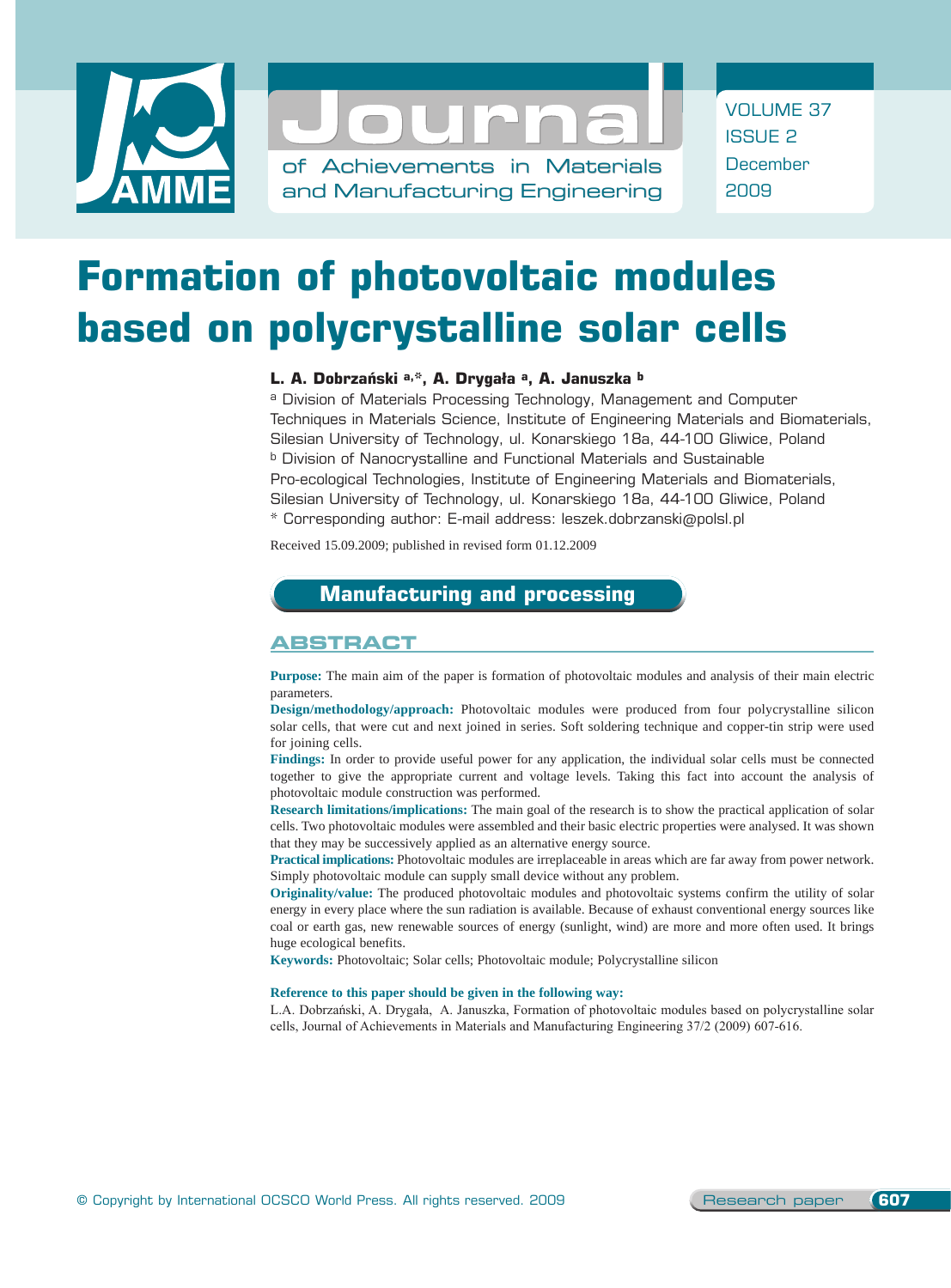# **1. Introduction 1. Introduction**

To reduce greenhouse effect, environment pollution and the other problems associated with fossil fuels conventional and nonrenewable energy sources are more and more often replaced by new, renewable sources like sunlight, wind and biomass [1-4]. Moreover, these traditional resources of energy are run low. The environmental protection regulations play the important role in this problem. European Parliament and European Council directive, number 2001/77/WE, on the promotion of electricity produced from renewable energy sources imposes an obligation upon members of European Union to develop technologies based on renewable energy sources [5]. Among renewable sources we distinguish [3,4]:

- solar radiation,
- wind power,
- water energy,
- geothermal energy,
- biomass energy.

The greatest part in obtained electric energy from renewable sources comes from solar radiation. Photovoltaic technology makes use of the abundant energy in the sun and it has little impact on environment. Photovoltaics can be used in a wide range of products, from small items to large commercial solar electric systems [6,7,8].

Technologies of production of solar cells are based on semiconductor materials. The greatest development is observed in technologies based on polycrystalline, monocrystalline or amorphous silicon. The best properties exhibit monocrystalline silicon solar cells. However, technology of this kind of solar cells is the most expensive. The lowest costs are generated in production of amorphous solar cells, but they have no satisfactory properties. Polycrystalline silicon solar cells are cheaper than monocrystalline solar cells and exhibit better properties than amorphous silicon solar cells. For this reason photovoltaic industry, to a large degree, takes advantage of polycrystalline solar cells [9-13].

One single polycrystalline solar cell with an area of approximately  $12.5 \text{ cm}^2$  generates a short circuit current of 0.3 A and open circuit voltage 0.5 V when exposed to full sunshine.

In most practical cases a single crystalline solar cell  $12.5 \text{ cm}^2$ generates not enough electric power which reaches approximately 0.12 Wp (peak Watts) at the maximum only. That is why, it is necessary to interconnect greater number of solar cells into solar module. Depending on the requirements, the individual solar cells can be connected in series or parallel only or both in series and parallel [11-14].

Series connection (series circuit) is the connection in which components are connected along a single path, so the same

current flows through all of the components. In a series circuit, the current through each of the components is the same, and the voltage across the components is the sum of the partial voltages across the individual components (Fig. 1) [9,11,14].

It is important to have well matched cells in the series chain, particularly with respect to current. If one cell produces a significantly lower current than the other cells, then a whole chain will operate at that lower current level and the remaining cells will not be operating at their maximum power points [12-14].



Fig. 1. Current-voltage characteristics of solar cells connected in series [11,14]

Series connection of the solar cells causes also undesired effects when an individual cell or several cells are fully or partially shaded (Fig. 2). In general, the weakest link in the chain determines the quality of the whole system. Even when only one cell is shaded, the effect is the same as if all series-connected cells were shaded. Additionally, so called local hot spots may occur in series connection when individual cells are partially shaded. In this case shaded cell represents a diode of a very high resistance compared to the load. Thus, most of the voltage drop generated by the other cells appears at shaded cell (Fig. 2). To avoid these undesired effects in ideal solution bypass diodes are connected antiparallel to each individual solar cell (Fig. 3) such that large voltage difference cannot arise in the reverse-current direction of the solar cell. In industrial practice, one bypass diode is provided for protection of more than one solar cells (approximately 15-20) (Fig. 4) [9,11,14].

Parallel connection (parallel circuit) is the connection in which components are connected so that the same voltage is applied to each component. In a parallel circuit, the voltage across each of the components is the same, and the total current is the sum of the currents through all the components (Fig. 5) [9-14].



Fig. 2. Undesired change in the current flow due to shading of one cell [9,11]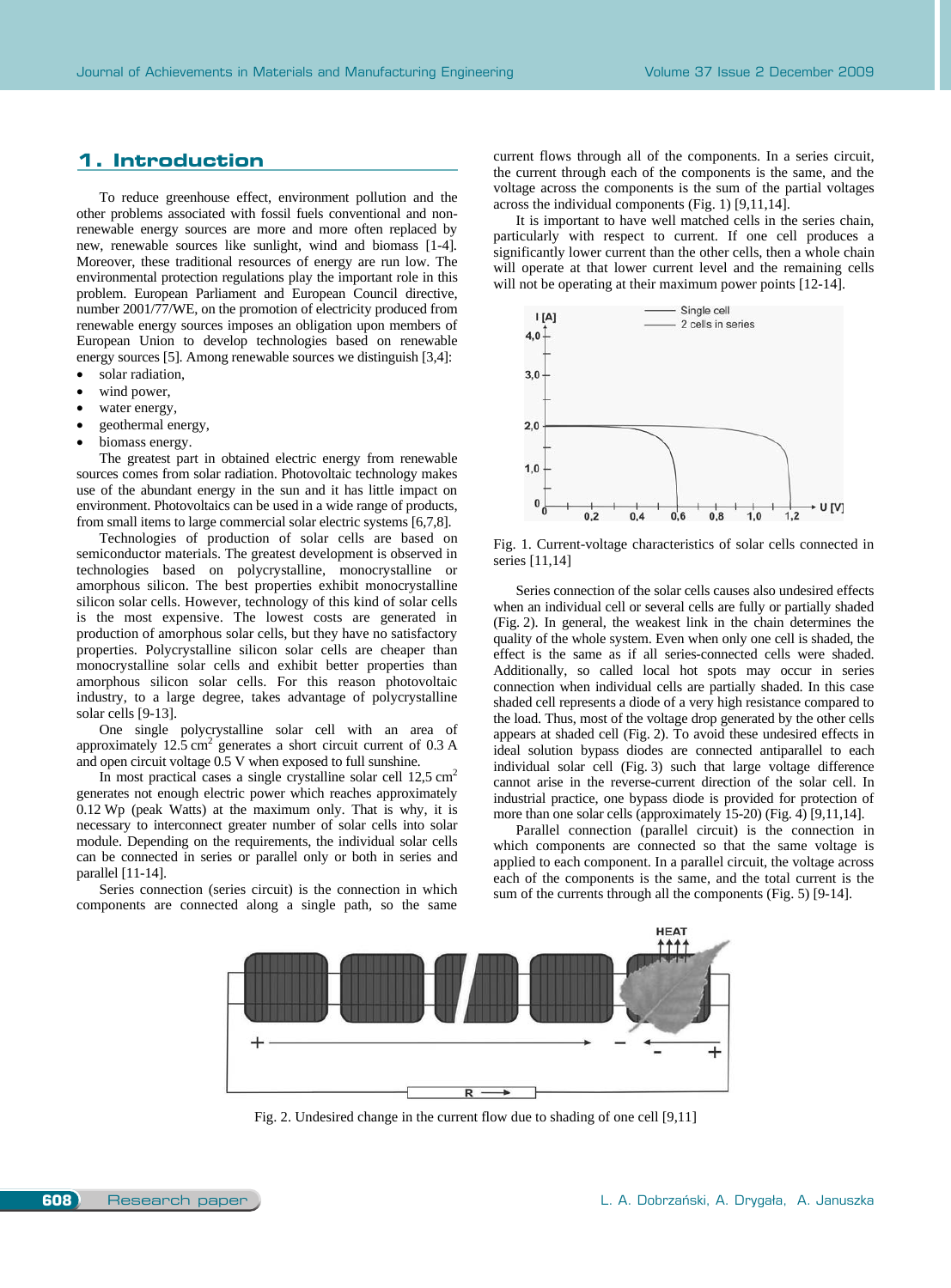

Fig. 3. The bypass diode preventing the occurrence of hot spots when one of the cells is shaded [9,11,14]



Fig. 4. The one bypass diode protection for more the one solar cells [11]



Fig. 5. Current-voltage characteristics of solar cells connected in parallel [9,11,14]

Protection diodes connected in series to solar cells in both branches prevent from current flow in incorrect direction when one of solar cells is broken down or shaded (Fig. 6) [11].



Fig. 6. Parallel connection of solar cells [9,14]

Series-parallel connection is a combination of series and parallel connection (Fig. 7). In this connection both output current and voltage of system is higher compared to individual cells (Fig. 8) [11,14].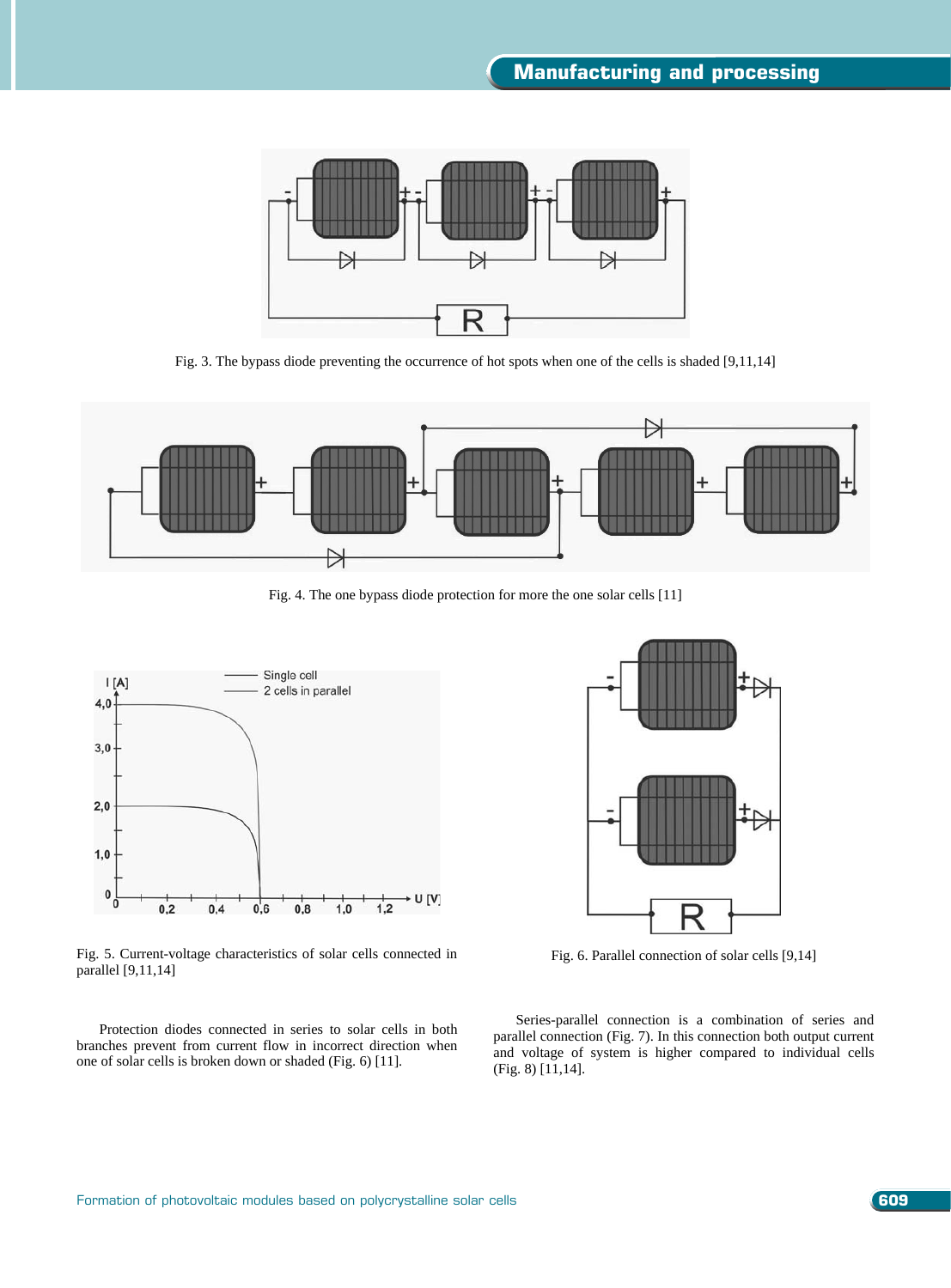

Fig. 7. Series-parallel connection of solar cells [9, 11,14]

a)



Fig. 8. Current-voltage characteristics of solar cells connected in series-parallel [9,11, 14]

Quick development of photovoltaic industry stimulates researches to wide studies concentrated on technologies of solar cells production and photovoltaic modules.

The main purpose of the research was to construct two photovoltaic modules, check their electric properties and demonstrate their practical applications.

# **2. Experimental 2. Experimental**

#### **2.1. Material 2.1. Material**

To prepare photovoltaic modules four polycrystalline silicon solar cells each of dimension 10x10 cm were used (Fig. 9).



b)



Fig. 9. Polycrystalline silicon solar cells a) front surface, b) back surface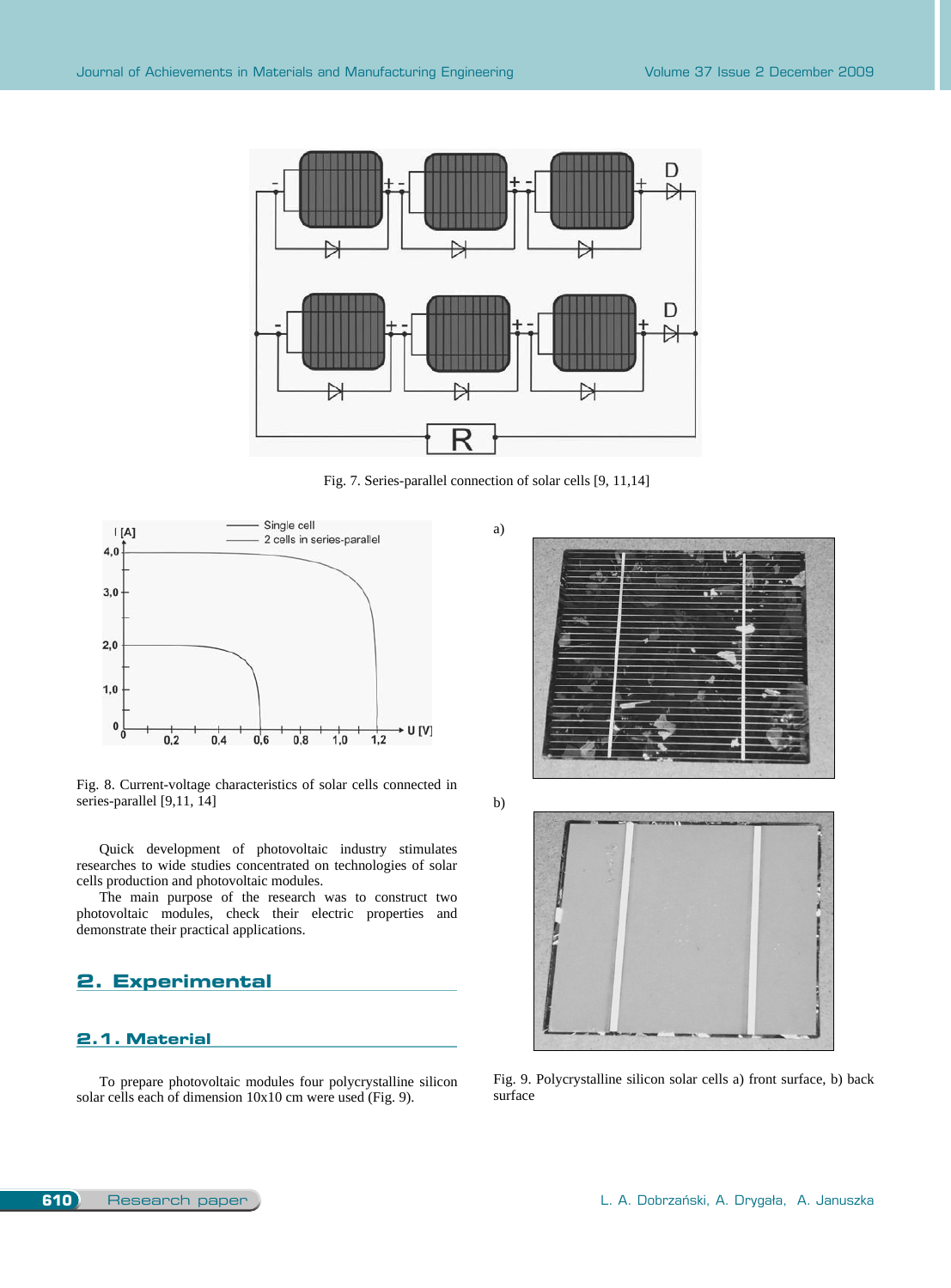Process of solar cells production comprises [15-29]:

- texturing of silicon wafer.
- formation of p-n junction,
- passivation of silicon surface,
- screen printing and cofiring of front and back contacts,
- antireflection layer deposition.

The main electric properties of solar cells, which were used for preparing photovoltaic modules, are presented in Table 1.

| Table |  |
|-------|--|
|       |  |

Basic electric properties of silicon solar cells

| Electric              | Solar cell number |      |      |      |
|-----------------------|-------------------|------|------|------|
| parameters            |                   |      |      |      |
| $I_{sc}[A]$           | 2,54              | 2,53 | 2,48 | 2,30 |
| $U_{oc}[V]$           | 0,54              | 0,54 | 0,54 | 0,54 |
| $I_m[A]$              | 2,28              | 2,31 | 2,27 | 2,11 |
| $U_m[V]$              | 0,44              | 0,44 | 0,44 | 0,42 |
| $\frac{P_m[W]}{FF^*}$ | 1,01              | 1,03 | 1,01 | 0,90 |
|                       | 0,74              | 0.74 | 0,74 | 0,72 |
| $\eta[%]$             | 10                | 10   | 10   |      |

 ${}^*I_{\rm sc}$  – short-circuit current [A],  $U_{\rm oc}$  – open circuit voltage [V], - maximum power current [A],  $U_m$  – maximum power voltage [V],  $P_m$  – maximum power [W], FF – fill factor,  $\eta$  – efficiency [%].

#### **2.2. Research methodology 2.2. Research methodology**

In order to provide useful power for any application, the individual solar cells must be connected together to give the appropriate current and voltage levels. They must be also protected from damages derived from the environment in which they operate.

Photovoltaic modules were made in process consisting of:

- cutting of solar cells,
- joining single cells in modules,
- performing of casing.

Cutting of solar cells:

For experiment four polycrystalline silicon solar cells were used. Three of them are characterized by  $U_{\text{oc}} \approx 0.54$  V and  $I_{\text{sc}} \approx 2.5$ A, the last exhibits  $U_{\text{oc}} \approx 0.54$  V and  $I_{\text{sc}} \approx 2.3$  A. Each of them was cut on eight cells. As a result of cutting four  $10x10 \text{ cm}^2$  solar cells, thirty two  $5x2.5$  cm<sup>2</sup> cells were obtained. The cutting was realized by Nd:YAG laser.

Two photovoltaic modules were produced:

- Module I consisting of 24 solar cells obtained after cutting of 3 solar cells denoted by number 1, 2, 3 (Tab. 1),
- Module II consisting of 6 solar cells obtained after cutting of solar cell denoted by number 4 (Tab. 1).

#### Joining single cells in modules:

In order to get photovoltaic modules with output equal to voltage as a sum of all single cells, series connection was used. The stages of joining process were presented in Fig. 10.

In order to assembly module, solar cells were interconnected by copper-tin strip. The strip was attached by soft soldering technique. For that purpose, soldering iron with power rating 40 W and common-solder with solder flux were used. In order to

obtain series connection, strip was fixed on front contact of the first cell and back contact of the second one. In the same way all of the 24 solar cells was joined in module I and 6 solar cells in module II.



Fig. 10. Stages of joining process of solar cells to Module I

Encapsulation:

To assure longterm operation modules must be protected from damage by the environment in which they operate. In order to complete modules, plate of polymetakrylate methyl was used as a casing. Thanks to this enclosure, solar cells are protected against damages and whole module is stable. As a material of casing, PMMA was chosen. This kind of material – like glass – is characterized by high transparency. Thanks to this property PMMA do not reflect a sunlight and is weatherproof.

Joined solar cells were stuck on PMMA plate by adhesive type. Next, the other PMMA plate was stuck on plate by glue for plastics named "Allplast". Thanks to this ready photovoltaic modules – Modules I and Modules II were obtained (Fig. 11).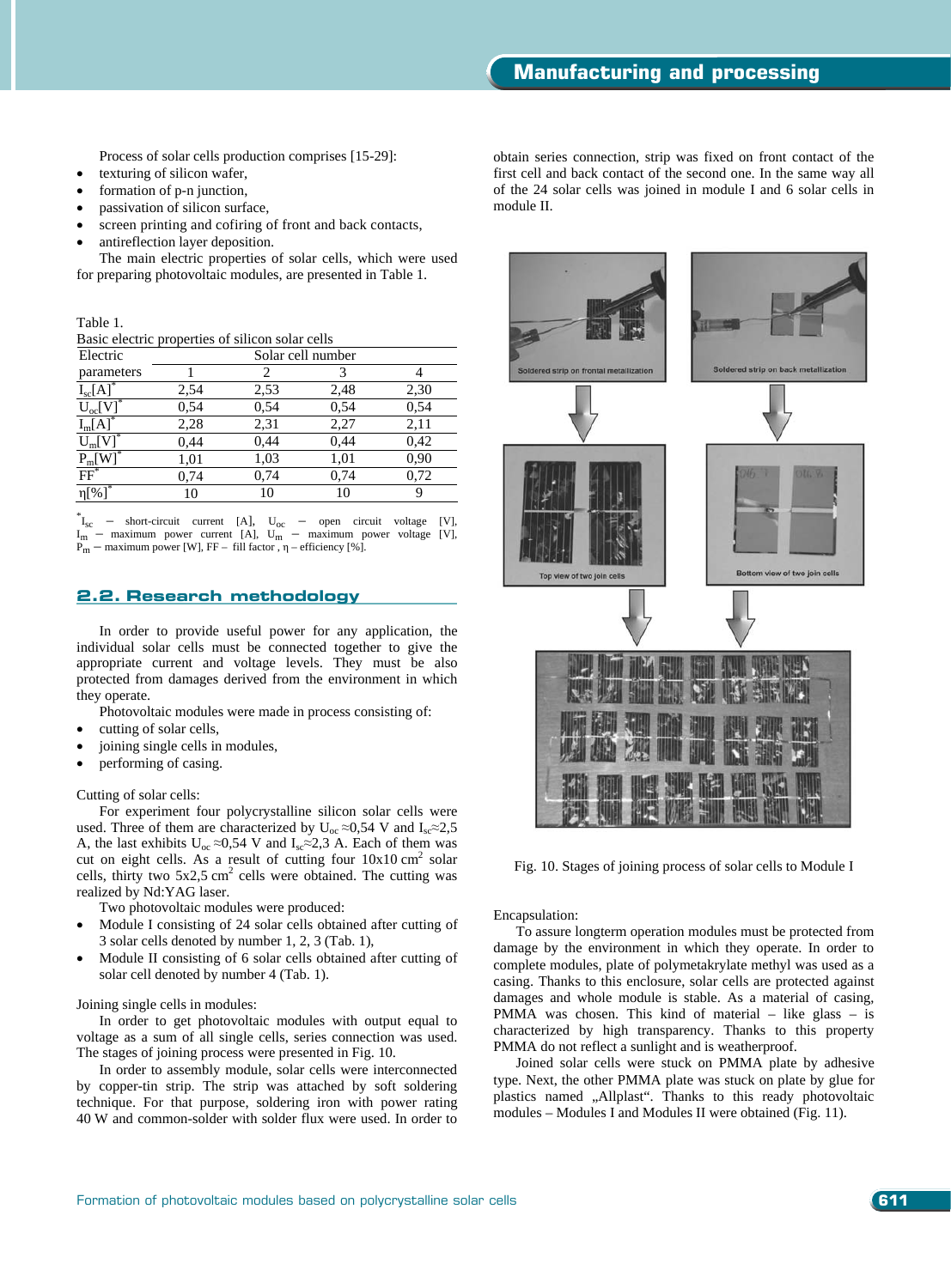

Fig. 11. Encapsulated: a) Module I, b) Module II

# **3. Results 3. Results**

Electric properties of two photovoltaic modules were studied. The main electric properties of photovoltaic modules, are presented in Table 2. Current-voltage characteristics of photovoltaic modules are presented on Figs. 12 and 13.

| Table 2. |  |                                             |  |
|----------|--|---------------------------------------------|--|
|          |  | Electric properties of photovoltaic modules |  |

| Parameter   | Module I | Module II |
|-------------|----------|-----------|
| $I_{sc}[A]$ | 0.291    | 0.268     |
| $U_{oc}[V]$ | 13.292   | 3.29      |
| $I_m[A]$    | 0.253    | 0.242     |
| $U_m[V]$    | 11.311   | 2.732     |
|             | 2.861    | 0.662     |

Photovoltaic modules were used for preparing demonstrative examples of photovoltaic systems, which are supplied by solar energy.

Photovoltaic Module I was used for constructing a miniirrigating system. The system consist of: photovoltaic Module I, buzzer, pump, accumulator, ventilator, two LED diodes and water vessel. Schema of this system is presented in Fig. 14.

The pump was connected with the vessel, from which the water is pumped outside. Additionally, accumulator was connected to the system in order to supply pump. Accumulator is charged by photovoltaic Module I. Buzzer signalising module operation is supplied directly by Module I.



Fig. 12. Current-voltage characteristic of Module I



Fig. 13. Current-voltage characteristic of Module II

Capacity of accumulator was selected on the basis of the following formula:

$$
C = T_w I_c \tag{1}
$$

where:

C – capacity of accumulator,

 $T_w$  – pump worktime,

 $I_c$  – current consumed by pump.

Assuming that pump should operate within two hours accumulator capacity determined by means of formula (1) is equal to 3 Ah.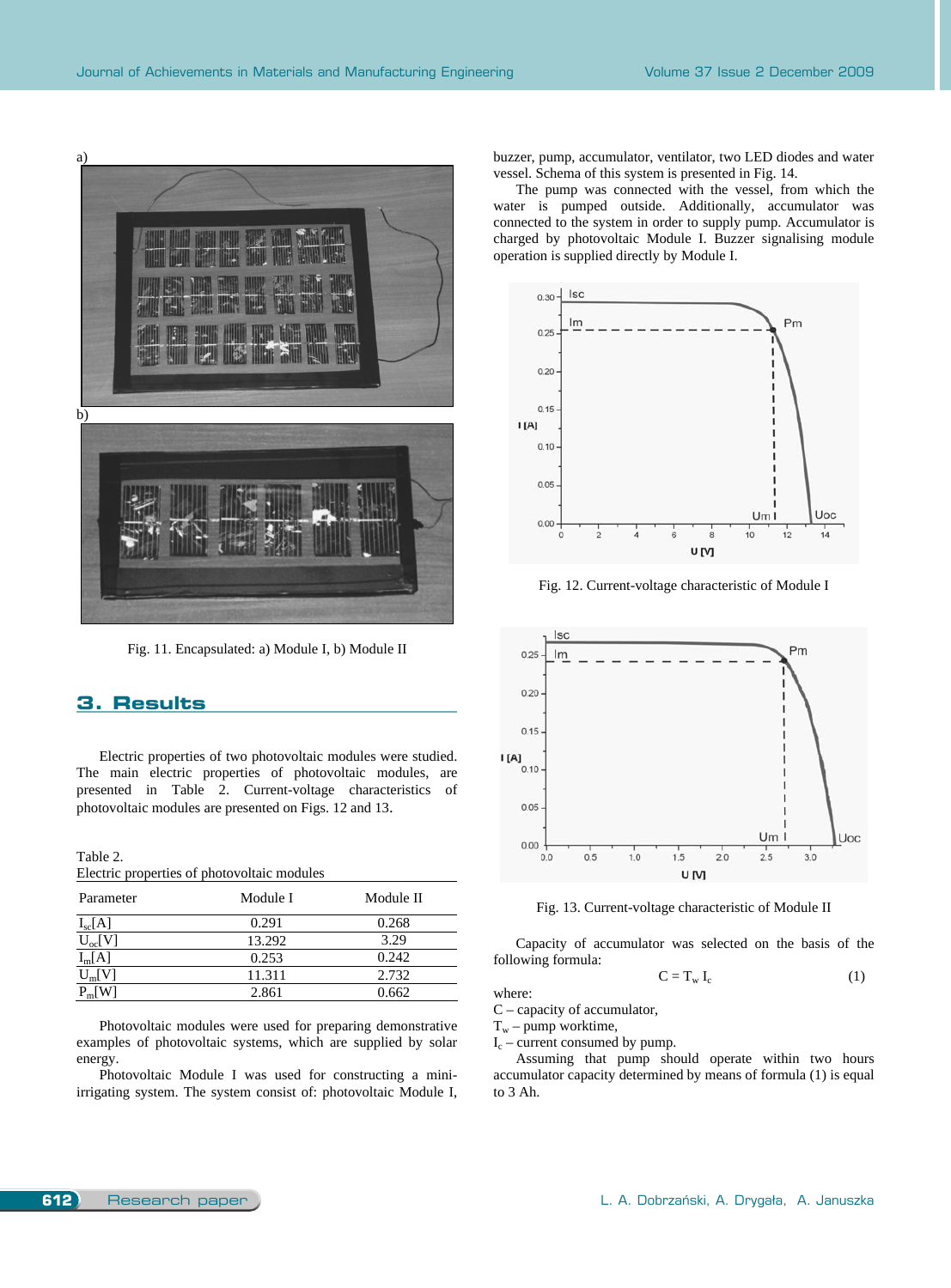

Fig. 14. Schema of mini-irrigating system



Fig. 15. Main elements of mini-irrigating system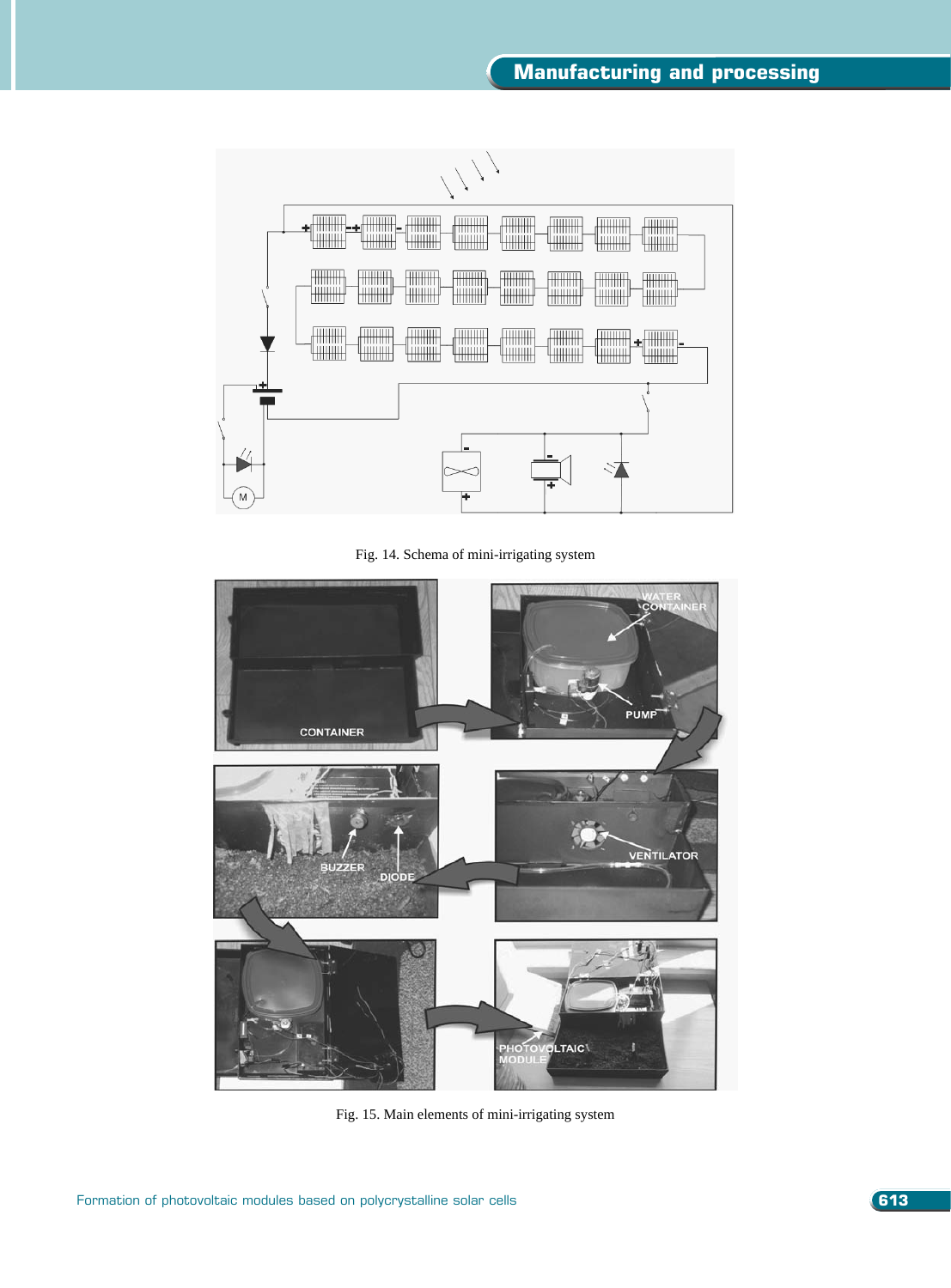Main elements of mini-irrigate system are presented in Fig. 15.

Second demonstrative system (luminous arrow) is supplied by photovoltaic Module II which demonstrates open circuit voltage  $U_{\text{oc}}=3,29$  V and short circuit current I<sub>sc</sub>=0,268 A. For this photovoltaic system nine LED diodes were used. The diodes were connected in parallel.

Schema of second system is presented in Fig. 16, while Fig. 17 presents luminous arrow photovoltaic system in operation.

Diodes were connected in parallel for the sake of following factors:

- in case of series connection, the more diodes, the higher supply voltage is required (e.g. nine 3 V diodes required supplying voltage is equal to 27 V, while our module exhibits 3,39 V).
- in case of series connection if one diode is broken down, the rest of diodes will be turned off.



Fig.16. Schema of luminous arrow photovoltaic system



Fig. 17. Luminous arrow photovoltaic system: a) switched off, b) in operation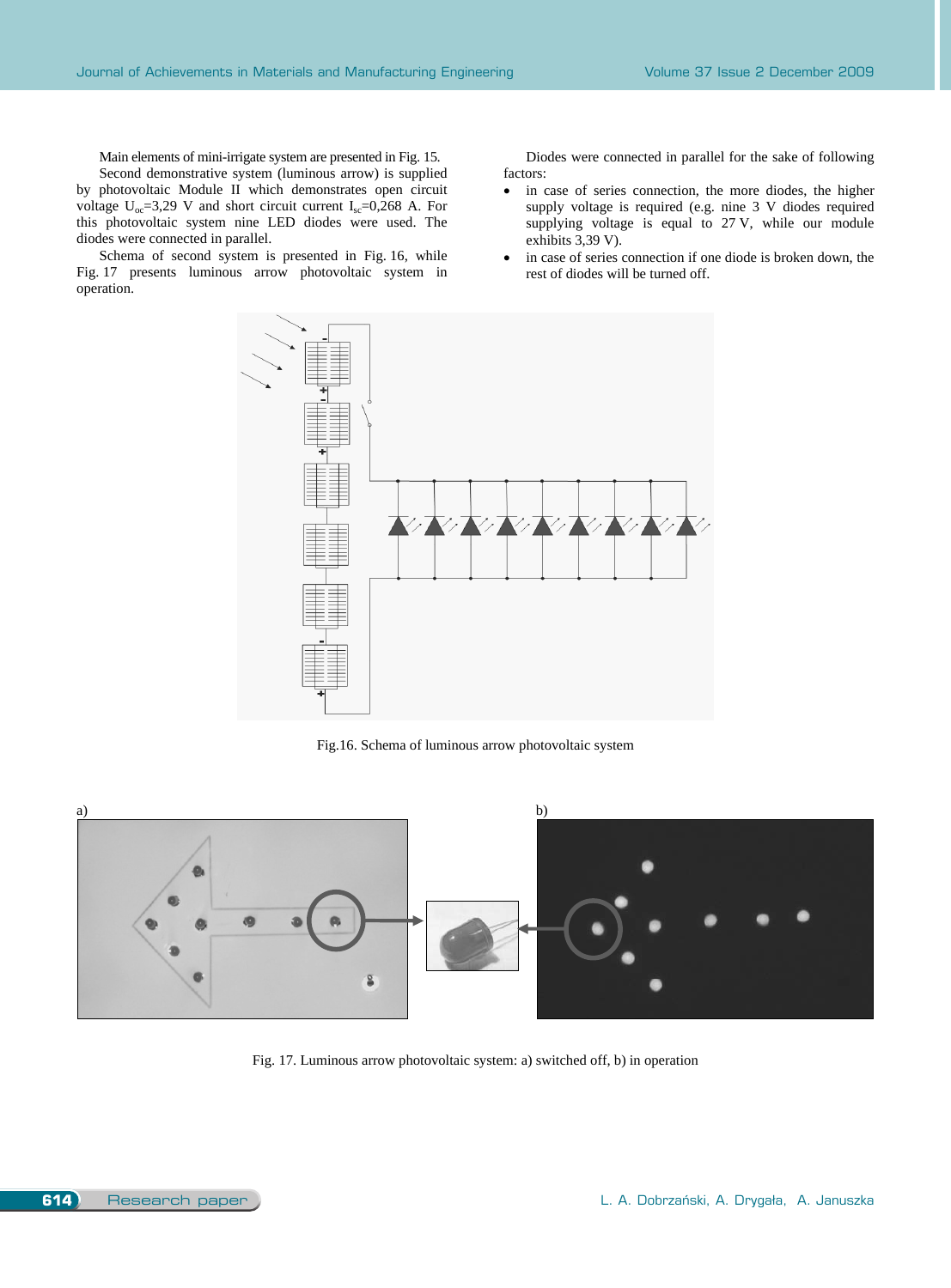# **4. Conclusions 4. Conclusions**

Performed investigations shown that photovoltaic modules under consideration can be successfully used as a renewable source of energy. Some of modules available on the market demonstrate better electric properties than modules under discussion. In the presented solution technological steps used in commercial production process of photovoltaic modules were applied.

The investigations performed on two photovoltaic modules allowed to formulate the following statements:

- It was shown that interconnecting many solar cells that can produced a limited amount of power, it is possible to assembly photovoltaic module fulfilling current-voltage requirements of supplied devices,
- Series connection of solar cells allowed to obtain two photovoltaic modules: module I that shows  $U_{oc}$ =13,292 V,  $I_{sc}=0.291$  A and module II that demonstrates  $U_{oc}=3.29$  V,  $I_{sc}=0.268$  A;
- Module I and II was used to supply two constructed photovoltaic systems which represents practical application of renewable source of energy.

# **Acknowledgements Acknowledgements**

The research was partially performed in the frame of project no. N N 508 444 136 financed by the Polish Ministry of Science and Higher Education.

# **References References**

- [1] M.D. Archer, R. Hill, Clean electricity from photovoltaics, 2001, London, Imperial College Press.
- [2] P. Maycock, T. Bradford, PV market update: Demand grows quickly and supply races to catch up, Renewable Energy World 10 (2007) 4-10.
- [3] D. Pimentel, Biofuels, solar and wind as renewable energy systems : benefits and risks, Springer Science + Business Media, 2008.
- [4] R. Ulbrich, Alternative sources of energy Opole University Press, Opole, 2000 (in Polish).
- [5] Directive 2001/77/EC of the European Parliament and of the Council of 27 September 2001 on the promotion of electricity produced from renewable energy sources in the internal electricity market, OJ L 283.
- [6] A. Waldau, Research, Solar Cell Production and Market Implementation of Photovoltaics, PV Status Report European Commission Directorate General Joint Research Centre, 2004.
- [7] R Ciach., O Sole mio!, Matter of science Report of Scientific Research Committee, 12, 2004, 12-13.
- [8] R. Ciach, Photovoltaic in Poland present situation and development perspective, Glob Energy, No 02-03/2003, 16-19 (in Polish).
- [9] A. Goetzberger, V.U. Hoffmann, Photovoltaic solar energy generation, Springer, Berlin, 2005.
- [10] W. Mocny, Ecological energy sources, Proceedings of 2<sup>nd</sup> National Scientifically-Technologically Conference "Ecology in electronic", Warsaw, 2002 (In Polish).
- [11] T. Rodacki, A. Kandyba, Energy conversion in solar power station, monograph, Silesian University of Technology Publication, Gliwice, 2000 (in Polish).
- [12] Z.M. Jarzębski, Solar energy: Photovoltaic conversion, PWN, Warsaw, 1990 (in Polish).
- [13] E. Klugman, E. Klugman-Radziemska, Alternative sources of energy. Photovoltaic energy, Economy and environment, Biaáystok, 1999 (in Polish)
- [14] M.T. Sarniak, Principle of photovoltaic, Warsaw University Press, Warsaw, 2008 (in Polish).
- [15] L.A. Dobrzański, A. Drygała, P. Panek, M. Lipiński, P. Zięba, Development of the laser method of multicrystalline silicon surface texturization, Archives of Materials Science and Enginerring 38/1 (2009) 5-11.
- [16] L.A. Dobrzański, A. Drygała, P. Panek, M. Lipiński, P. Zięba, Application of laser in silicon surface processing, Journal of Achievements in Materials and Manufacturing Engineering 24/2 (2007) 179-182.
- [17] L.A. Dobrzański, A. Drygała, Surface texturing of multicrystalline silicon solar cells, Journal of Achievements in Materials and Manufacturing Engineering 31/1 (2008) 77-82.
- [18] L.A. Dobrzański, A. Drygała, Laser texturization in technology of multicrystalline silicon solar cells, Journal of Achievements in Materials and Manufacturing Engineering 29/1 (2008) 7-14.
- [19] L.A. Dobrzański, A. Drygała, K. Gołombek, P. Panek, E. Bielańska, P. Zięba, Laser surface treatment of multicrystalline silicon for enhancing optical properties, Journal of Materials Processing Technology 201 (2008) 291-296.
- [20] L.A. Dobrzański, A. Drygała, Processing of silicon surface by Nd:YAG laser, Journal of Achievements in Materials and Manufacturing Engineering, 17 (2006) 321-324.
- [21] M. Lipiński, P. Panek, R. Ciach, The Industrial Technology of Crystalline Silicon Sollar Cells, Journal of Optoelectonics and Advanced Materials 5/5 (2003) 1365-1371.
- [22] J. Nijs, S. Sivoththaman, J. Szlufcik, K. De Clercq, F. Duerinckx, E. Van Kerschaever, R. Einhaus, J. Poortmans, T. Vermeulen, R. Mertens, Overview of solar cell technologies and results on high efficiency multicrystalline silicon substrates, Solar Energy Materials and Solar Cells 48 (1997) 199-217.
- [23] S.W.Glunz, High-efficiency crystalline silicon solar cells, Advances in OptoElectronics (2007).
- [24] A. Goetzberger, V.U Hoffmann, Photovoltaic solar energy generation, Springer Verlag, Berlin, 2005.
- [25] M.A. Green, Photovoltaics: technology overview, Energy Policy 28 (2000) 989-998.
- [26] J. Szlufcik, S. Sivoththaman, J.F. Nijs, R.P. Mertens, R. van Overstraeten, Low-cost industrial technologies of crystalline silicon solar cells, Proceedings of the Institute of Electrical and Electronics Engineers 65/5 (1997) 711-730.